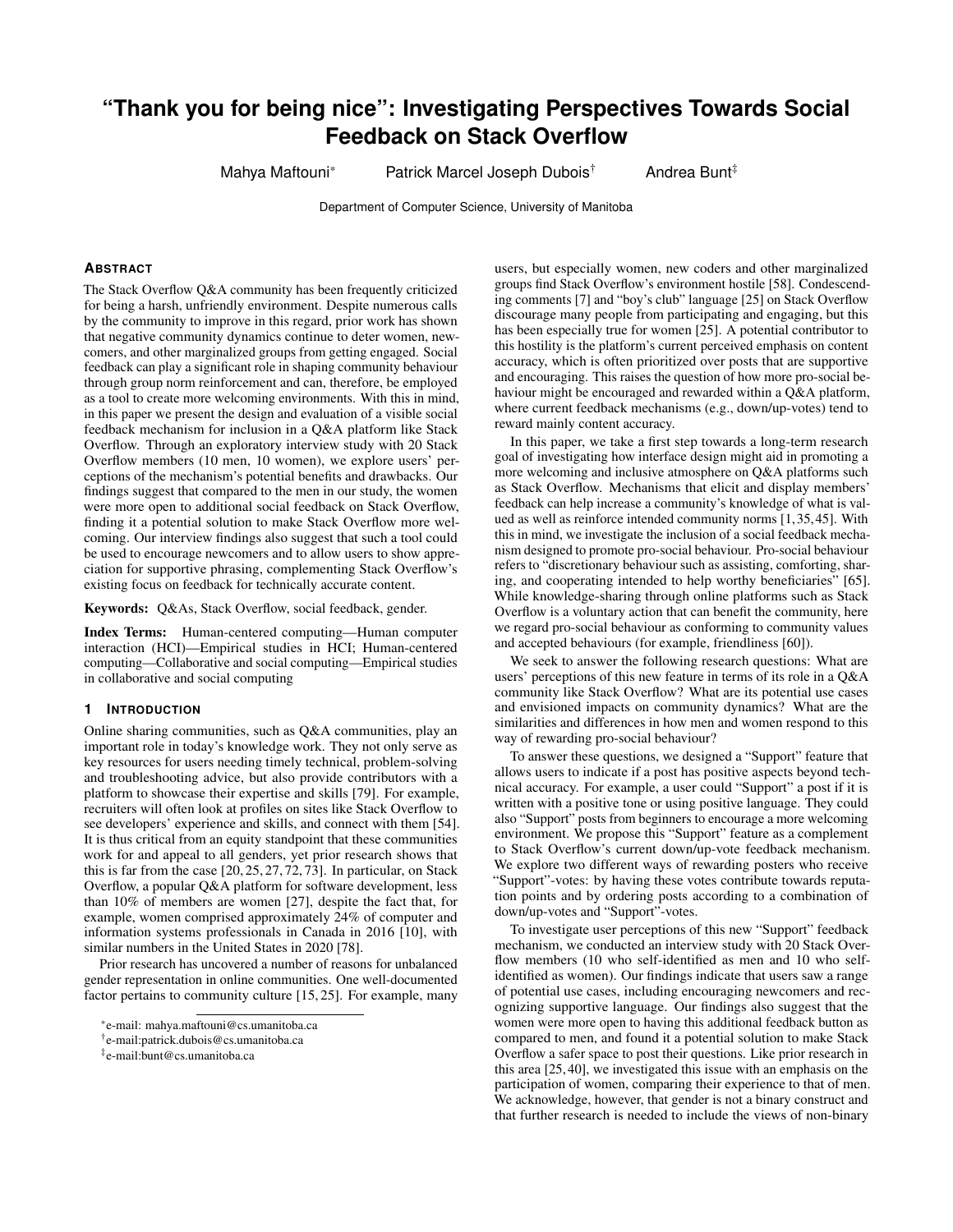users.

Our work makes the following contributions: 1) We propose a Support feature for inclusion in a Q&A platform like Stack Overflow that can act as a complement for feedback that emphasizes technical accuracy. 2) We present findings from an interview study that demonstrate users' perceptions of incorporating social feedback in a content-focused Q&A platform. In doing so, we contribute to the literature on gender differences in online communities by highlighting the importance of values embedded in their design. Our findings show the viability of highlighting pro-social behaviour by incorporating peers' social feedback, and open paths to future research on feedback and reward mechanisms that can promote gender diversity.

## **2 RELATED WORK**

## **2.1 Gender Differences in Knowledge-Sharing Platforms**

Prior research has documented numerous important and nuanced gender differences in online communities. These gender differences manifest themselves in different ways, such as levels of representation [\[49,](#page-8-7) [75\]](#page-9-6), types of content contributed [\[3,](#page-7-5) [17,](#page-7-6) [80\]](#page-9-7), content preferences [\[20,](#page-7-0) [68\]](#page-9-8), levels of expertise shown [\[29\]](#page-8-8), levels of confidence conveyed [\[15,](#page-7-2) [25\]](#page-8-1) and validation received [\[20,](#page-7-0) [38,](#page-8-9) [70\]](#page-9-9). There are also examples where women have to engage in additional emotional labour [\[41\]](#page-8-10) and adopt additional strategies [\[42\]](#page-8-11) to contribute effectively, whereas the literature suggests that fewer hurdles exist when it comes to men's contributions.

Considering Stack Overflow specifically, studies have shown that the vast majority of contributors are men [\[72\]](#page-9-1), with women being active for shorter periods of time [\[73,](#page-9-2)[82\]](#page-9-10). This unrepresentative gender balance is becoming a vicious cycle: women show a preference for interacting with other women [\[8\]](#page-7-7) and they become more active when they encounter other women [\[24,](#page-8-12) [46\]](#page-8-13), yet finding women to interact with on the platform is difficult. Further, Stack Overflow users tend to use masculine rather than gender-inclusive language, making women uncomfortable, with many deciding to present themselves as men to fit in [\[25\]](#page-8-1).

A potential factor in gender participation in online communities is the type of content the community values. As Stack Overflow states in their Help Center, opinion-based questions "don't fit our format well" [\[59\]](#page-8-14), such questions are often closed by moderators or established users who have the privilege to do so. This topic restriction can be a drawback for using Stack Overflow over other platforms, regardless of gender [\[79\]](#page-9-0); however, content analysis of Stack Overflow posts shows that compared to men, women ask more subjective questions that raise discussions and use more tentative language [\[82\]](#page-9-10). Similar contrasts have been reported in other online communities [\[20,](#page-7-0) [26,](#page-8-15) [80\]](#page-9-7).

In addition to the types of contributions Stack Overflow encourages, the communication norms seem to penalize women disproportionately. For example, saying "Thank you" is explicitly discouraged on Stack Overflow as comments are "not for socializing" [\[64\]](#page-9-11). However, in online interactions, women tend to express their gratitude more frequently than men, and are more concerned about politeness [\[30\]](#page-8-16). On Stack Overflow, women post more comments, express their gratitude, and apologize more often than men, and they tend to be more social and use collectivist language in their posts [\[82\]](#page-9-10). These communication norms are in contrast to Stack Overflow's more individualistic values [\[48\]](#page-8-17). While Stack Overflow treats comments showing appreciation as noise that should be removed, insights from the Stack Overflow Annual Developer survey in recent years have reported that women dislike this policy more than men [\[43,](#page-8-18) [55,](#page-8-19) [56\]](#page-8-20).

These differences in content preferences are highlighted through community validation as well, reinforcing the norms described above. Compared to men, women earn fewer reputation points [\[40,](#page-8-6)[72,](#page-9-1)[82\]](#page-9-10), a virtual reward on Stack Overflow earned through activities such as receiving up-votes. Researchers have proposed a variety of explanations for this difference. May et al. [\[40\]](#page-8-6) suggest that men's

higher competitiveness compared to women might explain why men thrive on Stack Overflow, as they are more engaged in the "game" to earn reputation points than women [\[72\]](#page-9-1). Brooke [\[8\]](#page-7-7) highlighted gender biases in how answers are scored through down/up-votes on Stack Overflow and questioned the meritocracy in Stack Overflow's scoring system.

Our work contributes by investigating an alternative way to share subjective and socially-oriented feedback on a technically-oriented Q&A, with the aim of supporting norms that more women might find appealing. Stack Overflow's down/up-votes are associated with content accuracy and usefulness, and known to be used by men more often than women [\[82\]](#page-9-10). Other feedback mechanisms on social media platforms, like giving "+1" and "Likes" to posts have been used to convey social meaning [\[67\]](#page-9-12) and appear to have stronger appeal among women compared to men [\[31\]](#page-8-21). When Facebook added more reaction buttons, they successfully enabled users to react more precisely to posts, increasing the perceived usefulness of the feedback mechanism [\[53,](#page-8-22) [67\]](#page-9-12). Inspired by these successful implementations of social feedback mechanisms, we therefore explore how adding our own social button-based feedback mechanism can permit Stack Overflow users to communicate more nuanced interpretations of appreciation and social messages, even in a Q&A where the focus is on fast and accurate technical responses.

#### **2.2 Influencing Online Behaviours and Norms**

Deviations from online community norms and the effects of deviations have been studied widely in different contexts with varying user perceptions and reactions depending on the platform [\[52\]](#page-8-23) and user gender [\[21\]](#page-7-8). With little fear of consequences, some users engage in rude and unwelcome behaviours [\[28,](#page-8-24) [39\]](#page-8-25). Furthermore, as this behaviour can often appear to be normalized, some people tend to perceive it as typical and accepted in these communities, despite harming others' enjoyment and retention [\[5\]](#page-7-9). Stack Overflow has been criticized for its unwelcoming environment, with many users expressing concerns over its not only accepted, but enshrined norms [\[44,](#page-8-26) [58,](#page-8-3) [61,](#page-9-13) [62\]](#page-9-14). This unwelcoming environment is a deterrent for many users [\[6,](#page-7-10)[9,](#page-7-11)[71,](#page-9-15)[79\]](#page-9-0). Prior work further suggests that women see this barrier to engagement as more problematic than men [\[25\]](#page-8-1).

Given the importance of inclusive knowledge-sharing atmospheres, more research is needed to explore practical approaches to minimizing misbehaviour and promoting inclusion and gender diversity. Prior research on regulating online community behaviour has explored a range of sociotechnical practices [\[33\]](#page-8-27). One approach has been to use machine learning techniques, such as classification, to detect online toxicity and negative sentiments [\[2,](#page-7-12) [13\]](#page-7-13). Accurate detection, however, has proven challenging, particularly in light of domain-specific vocabulary [\[4,](#page-7-14)[32,](#page-8-28)[47\]](#page-8-29). Automated solutions can also contribute to a sense of unfairness since they cannot always consider the context of a post [\[33\]](#page-8-27). Others have proposed and studied social approaches, such as involving peers or moderators. For example, League of Legends, a popular online video game, introduced the Tribunal System in 2011, a platform where volunteers could judge a violation reported by other players [\[36\]](#page-8-30). In comparison to more automated approaches, involving community members in content moderation can promote a sense of relatedness to the community and care [\[37\]](#page-8-31). However, reliance on moderators alone has been shown to be insufficient in creating a welcoming atmosphere considering the frequency of norm violation on certain platforms [\[13\]](#page-7-13).

Our work adds to this body of knowledge by investigating a preventive approach to online hostility in a Q&A platform such as Stack Overflow. We propose and study the use of visible peer social feedback as a way of helping more community members contribute to shaping norms. In the next section, we provide our rationale for focusing on social feedback and describe how we incorporated this feedback within a prototype Q&A website designed to mimic Stack Overflow.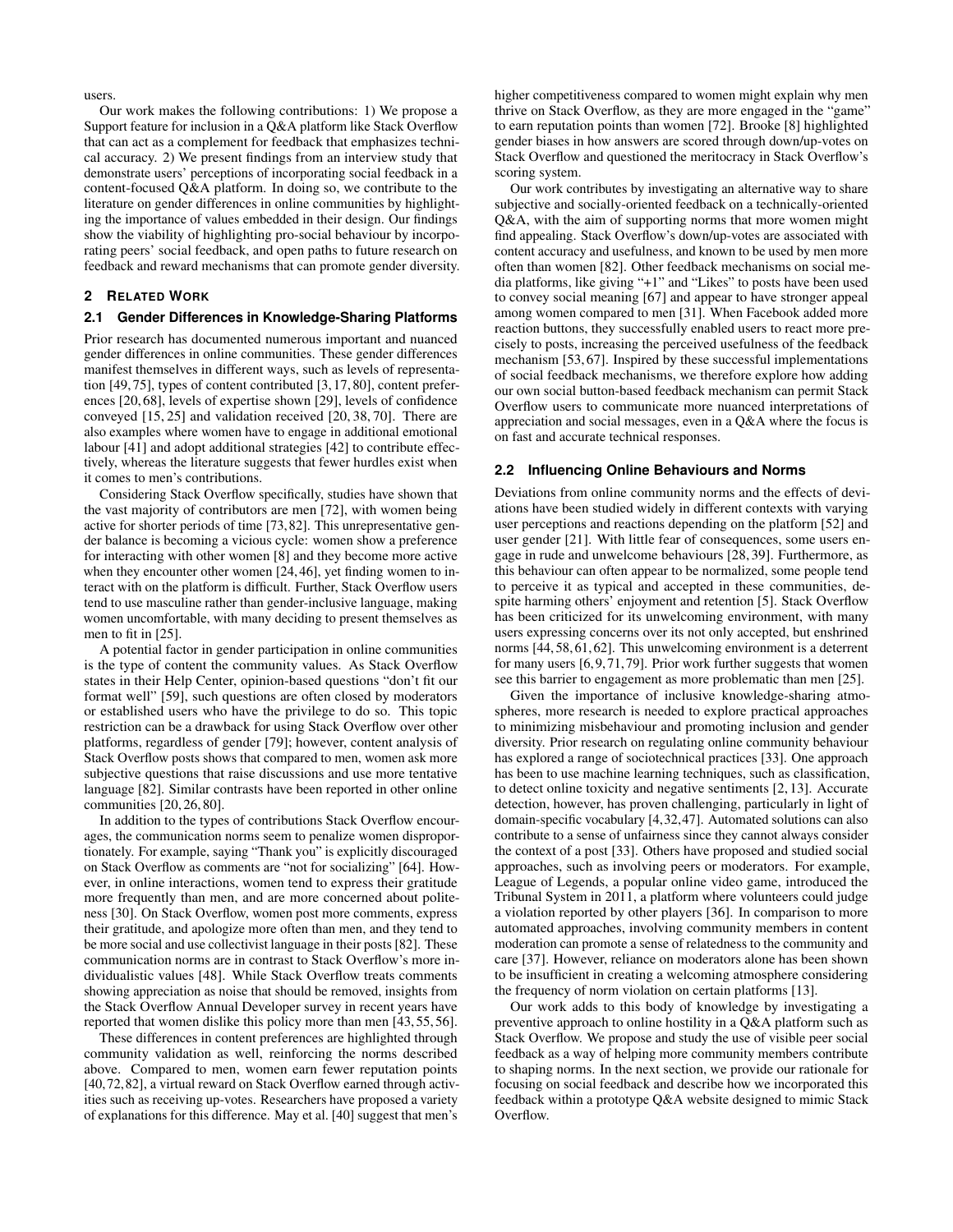# <span id="page-2-1"></span>**3 INCORPORATING SOCIAL FEEDBACK**

Feedback plays a significant role in reinforcing accepted online behaviour [\[35,](#page-8-4) [45\]](#page-8-5). It can consist of "task feedback" and "social feedback" and emphasizing one type of feedback over another can influence a community's interactions and define what is valued [\[45\]](#page-8-5). Task feedback relates to the perceived usefulness of the offered post [\[45\]](#page-8-5). Stack Overflow enables members to give their feedback on the quality of contributions through down/up-voting. The down/upvotes on Stack Overflow tend to be used as task feedback reflecting the usefulness of the posts. On the other hand, social feedback relates to the behaviour and attributes of the poster [\[45\]](#page-8-5). Stack Overflow's Code of Conduct (CoC) advocates friendliness [\[60\]](#page-9-5), but frequent violations of the Code of Conduct have created a toxic atmosphere [\[13\]](#page-7-13) and visible social feedback regarding user behaviour is absent.

Considering the critical role of feedback in group norm reinforcement [\[1\]](#page-7-4) and the importance of social and task feedback balance [\[45\]](#page-8-5), we are interested in investigating visible social feedback to complement the current sole emphasis on the technical usefulness of posts (i.e., task feedback). Our long-term research objective is to explore how moving beyond the down/up-vote might impact community culture and atmosphere, which could, in turn, potentially encourage more diverse gender participation.

To investigate user perceptions towards social feedback on a content-focus Q&A platform like Stack Overflow, we introduce a Support button as an additional way of reacting to answers and comments in addition to down/up-votes to highlight other important values on a post, for example, language, tone or posters' attitude towards beginners. For this button, we wanted to pick an icon that emphasizes the non-technical nature of this new reaction feature, and that is applicable to different scenarios. After iterating on multiple icon designs and eliciting informal feedback, we found that LinkedIn's support reaction icon, represented by hands holding a heart, best fits our requirements: it depicts the non-technical nature of the Support feature, does not conflict with commonly used icons in other social media, and the hands holding the heart could impart a sense of offering support.

We added a Support button next to each answer and comment. Similar to up-votes, the number of Support-votes received is displayed next to the Support button for comments and on the button for answers and questions (Figure [1\)](#page-3-0).

On Stack Overflow, down/up-votes impact both contributor recognition and content emphasis: down/up-votes contribute to posters' reputation points and change the order in which answers are displayed in a question thread. Correspondingly, to elicit study participant feedback on different ways a new reaction button can highlight and reward pro-social behaviour, we designed two variations of our prototype: a Points Interface and an Order Interface. In the Points Interface, posters earn one reputation point for each Support-vote they receive. Points earned by Support-votes, Support-points, are displayed in the user profile. They are also shown below their posts inside a heart-shaped icon (Figure [1\)](#page-3-0). The Order Interface orders answers by summing the number of Support-votes and up-votes answers received.

#### **4 SEMI-STRUCTURED INTERVIEW EXPLORATORY STUDY**

We conducted an exploratory interview study to investigate user perceptions of the new reaction feature that we designed to highlight pro-social behaviour. Our goal for this study was to get initial insights on users' acceptance of this new feature, and their thoughts on how it might impact their participation. We asked participants to interact with a prototype Q&A to ground interview discussions.

# **4.1 Participants**

We recruited 10 women and 10 men who are members of Stack Overflow through word-of-mouth and advertising on social media websites (e.g., Reddit). We administered a pre-screening questionnaire that included an open-ended question on gender identity and used responses to this question to recruit an equal number of participants who identified as men and women. Our pre-screening questionnaire and recruitment also welcomed participants who did not identify as either a man or a woman, however, unfortunately we were not able to recruit any non-binary participants. Further research is therefore needed to include the view of non-binary users to explore mechanisms for a fully gender-inclusive online community.

Based on participants' self-reports, nine visit Stack Overflow daily, nine weekly, and two monthly. Five participants were members of Stack Overflow for more than 5 years, seven for 2-5 years, six for 6 months-2 years, and two for less than 6 months (Refer to Table [1](#page-2-0) for the gender distribution). Participants received \$20 CAD after signing the consent form.

<span id="page-2-0"></span>

| <b>Account age</b>     | Women | Men | Total |  |
|------------------------|-------|-----|-------|--|
| more than 5 years      | 2     |     | 5     |  |
| 2-5 years              | 4     | 3   |       |  |
| 6 months-2 years       | 3     | 3   | 6     |  |
| less than 6 months     |       |     | 2     |  |
| <b>Visit frequency</b> |       |     |       |  |
| Daily                  | 5     |     | Q     |  |
| Weekly                 |       | 5   | 9     |  |
| Monthly                |       |     |       |  |

Table 1: Account age and visit frequency of participants by gender

# **4.2 Design**

Our primary focus was on qualitative data from the interviews and qualitative analysis. However, we also included two (betweensubjects) study factors to investigate how perceptions might change given i) potential uses of Support-votes within the Q&A platform and ii) gender of participants. The first factor was Interface Type, which had two levels corresponding to our two interfaces: the Points Interface and the Order Interface. Descriptions of these interfaces can be found in Section [3.](#page-2-1) We used these two interfaces to prompt users to reflect on rewarding and highlighting pro-social behaviour on the platform. Gender was our second between-subjects factor. We assigned participants to an Interface Type randomly, balancing the number of men and women per Interface Type.

## **4.3 Interface and Q&A Content**

To explore users' perception and acceptance of the additional reaction button, we implemented a web-based prototype of a Q&A interface that served to prompt participant reflection on how they might use an additional reaction button and how it may affect their engagement with Stack Overflow. To this end, we made the prototype Q&A's layout and appearance (e.g., font family, font size and colours) as similar as possible to Stack Overflow's (see the Supplementary Materials for screenshots). To this prototype, we added the Support button next to each answer and comment as described in the previous section (and shown in Figure [1\)](#page-3-0).

To populate the prototype with ecologically valid data, we collected questions, answers and comments from Stack Overflow's archive using the following popular tags: python, java, c++, css and sql. Since our focus was on the Support feature and not the Q&A content, we selected questions that seemed simple and not too long. We also collected a range of comments from Stack Overflow archival data showing frustration, sarcasm, gratitude, and support. We used a manual process for selecting content for the prototype,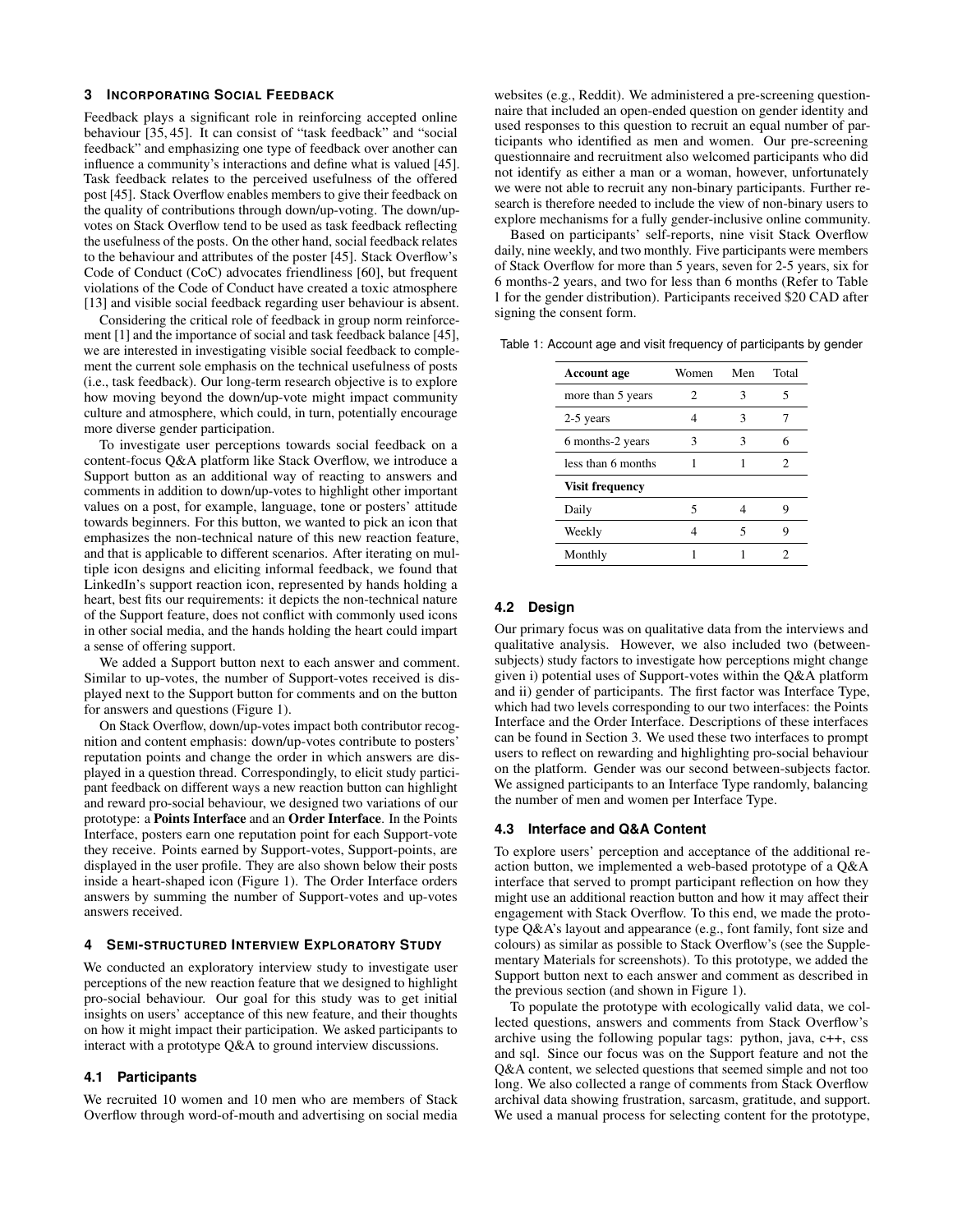

<span id="page-3-0"></span>Figure 1: A sample answer in a prototype Stack Overflow interface (referred to the Points Interface in the interview study) - The Support button icon has different colours depending on whether a comment or an answer is Supported or not. (A) A "Supported" comment (B) A comment with no Support-vote (C) The number of regular reputation points and Support-points the user has received.

so our aim was to include enough content that participants could explore the Support feature in a variety of situations while being mindful of resources. We included 8 questions, 14 answers, and 26 comments, which pilot testing suggested provided participants with sufficient content to explore the prototype.

## **4.4 Procedure**

Our study sessions were held online due to COVID-19 restrictions and lasted approximately 60 minutes. Each session started with an informal introduction. Participants then had 15 minutes to interact with the prototype, during which time we asked them to read at least 3 question threads, explore user profiles and to use the down/up-vote and Support buttons when they saw fit. Our informal pilot testing suggested that this duration provided sufficient familiarization for the semi-structured interviews, which was our primary data collection method. Since our focus was on community reactions to posted content, we did not ask participants to contribute any new content. Prior to participants interacting with the prototype, a guided tour demonstrated how the Support feature changes the recipient's reputation points in the Points Interface or ranks answers in the Order Interface.

After interacting with the prototype, participants answered a short questionnaire comprised of three Likert-scale questions on their acceptance of the Support feature. Finally, we conducted a semistructured interview where we asked participants about their attitudes towards the Support feature, how they used the feature while interacting with the prototype, and their views on potential use-cases, benefits, and drawbacks. During the interviews, we also introduced the Interface Type that participants did not experience to elicit preliminary comparative reactions.

#### **4.5 Data Collection and Analysis**

Our primary source of data was the semi-structured interviews. We also collected participants' interaction data with the prototype (e.g., uses of up-votes, down-votes and Support buttons), and their responses to the post-interaction questionnaire.

To analyze the interviews, we first transcribed them in full. We then created affinity diagrams of participant quotes that captured the participants' experiences with Stack Overflow and their perceptions of the proposed social feedback. The first author, who also conducted the interviews, grouped quotes about similar topics or feelings and developed initial themes. To lessen our own implicit biases, we removed gender tags from participants' quotes during this phase. Then the three authors collaboratively revised the themes, revisiting

the raw data frequently. In doing so, we also looked carefully for any counterexamples to our developed themes.

After developing initial themes, we added the gender labels and looked for gender differences in the collected quotes and themes. Being aware of the complexity associated with gender-based analysis [\[16\]](#page-7-15) and given our small sample size, we did not expect clear gender distinctions to emerge from our interviews. We uncovered subtle gender differences in our findings that we ground in prior work in order to have a better grasp of the potential benefits of a social feedback feature for men and women.

To analyze the quantitative data, which was not normally distributed, we used the non-parametric Mann-Whitney U Test. We report results as significant if  $p \leq 0.05$ .

## **5 FINDINGS**

#### **5.1 Interview Findings**

We begin by presenting key themes from our interview data along with supporting quotes. Note that we use man (/woman) to refer to a participant who self-identified as a man (/woman). We use the annotations M and W to denote quotes from men and women, respectively. For most themes, we saw evidence of these perspectives across both the men and the women. We explicitly note any gender differences that we observed.

As is common with qualitative analyses in HCI research, we do not present participant counts with our themes. Due to the semistructured nature of the interviews, participants might not have expressed an opinion about every theme or might only be in partial agreement with some themes. Counts imply binary agreement or disagreement from every participant, but thematic analysis does not require this level of resolution [\[14\]](#page-7-16). We also follow the view that "frequency does not determine value" [\[14\]](#page-7-16), particularly on a topic of inclusivity, where unique views can be as valuable as common perspectives.

## 5.1.1 Towards Making Stack Overflow a More Welcoming Space

One of the dominant themes that came from our interviews was the potential impact of having social feedback on creating a welcoming environment on Stack Overflow. Participants described how the Support feature could potentially be used to encourage newcomers, create a safer space and complement community moderation. We describe these perspectives in more detail below.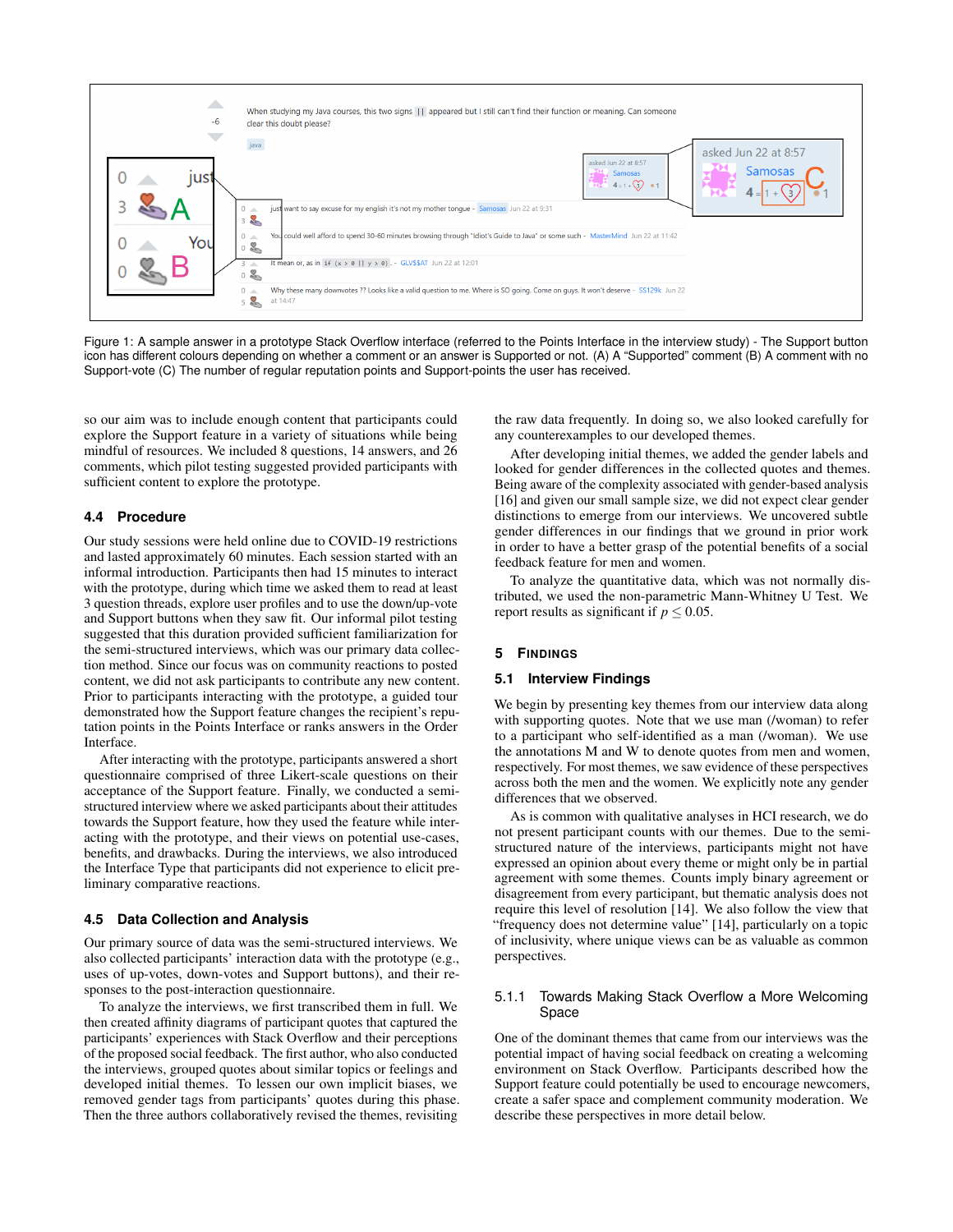## Recognizing supportive language and encouraging newcomers

We intentionally avoided providing detailed instructions on the purpose of the Support feature to allow potential use cases to emerge from participants. In the interviews, most participants felt that they understood the intent behind this feature and described cases where they could see themselves using it.

Notably, most of the suggested use cases focused on welcoming and encouraging newcomers either by recognizing supportive language, especially towards newcomers, or by explicitly supporting newcomers whose posts suggest that they lack confidence.

## *So I felt that the Support button was a really nice way to say "Oh, actually thank you for being nice". [W06]*

*I would Support a question that was exposing the person's insecurities. and I would Support [that] to show them that "it's okay if you don't know this. We all have been there, that's OK." [W04]*

Participants could empathize with comments with some levels of self-disclosure, such as when a user expresses that they are new to a specific language or framework, shows lack of confidence, or apologizes for posting a question. They wanted to encourage these types of comments either because someone did the same thing for them when they were newcomers or because they had experienced discouraging reactions on Stack Overflow in the past and understood how intimidating such reactions can be.

While explicitly supporting newcomers was not our original design goal, participants described being aware of Stack Overflow's hostility towards newcomers, and wanting to use the Support feature to welcome and encourage them. Concern about hostility towards new users, which makes them hesitant to contribute [\[71\]](#page-9-15), is an ongoing issue that has existed since the early days of Stack Overflow. For example, the question "Could we please be a bit nicer to new users?" is currently the fourth-most voted question on Meta Stack Exchange. This question was originally asked in September 2008, less than two months after Meta Stack Exchange went live [\[44\]](#page-8-26).

# The women found the Support feature as a potential solution to make Stack Overflow a safer space

In our interviews, more women than men seemed open to the Support feature and provided more tangible use cases where they could see potential for benefit. This could suggest gender differences in how men and women are responding to Stack Overflow's communication norms.

While some participants described negative reactions they have seen or personally faced on Stack Overflow towards questions that other users found simple, only women mentioned that these negative reactions deter them from posting.

*I've noticed over the years that sometimes people are not nice and they say"oh this is easy. Why are you asking here?" [...] I would not post a question sometimes and I guess it's because of it. [I'm] a bit afraid of getting weird answers. [W06]*

Fear of negative feedback is known to be one of the barriers to women's engagement on Stack Overflow [\[25\]](#page-8-1). All the women who expressed hesitation to posting questions saw the Support feature as a potential solution to make Stack Overflow more welcoming to simple questions and beginners, and to help create a more inviting atmosphere by encouraging new and established users to compete to earn Support-vote by being "nice".

*[With the Support feature] Someone like me would be less scared to just write his or her questions there and* *then be active in the community. So I would look at it as a safer community that way. Because people [would be] competing to be more kind, more polite. [W02]*

On the other hand, a few participants, most of whom were men, could not differentiate between Stack Overflow's regular up-votes and the proposed Support-vote.

*I assumed Supporting is monetary. When you have something like vote if the Support is not monetary, then what's [the] point compared to [the] voting system? It's something redundant unless it has a different rewarding mechanism than just votes. [M05]*

## Users also want to react to unkindness

Some participants mentioned that they would like a negative version of the Support feature to report mean comments. This urge to do something about toxic behaviour seems to come from personal negative past experiences and disappointment when moderators did not get involved in the way participants hoped. A few participants mentioned that this report should have consequences for the recipients, such as restricting their access to the platform.

*We need to kind of restrict those people who are mean, because they are likely [to] discourage [other users]. And those people who get so many negative points for un-Support [should] be banned for a while or they [should] get a warning. [W07]*

There is a flag button on Stack Overflow to report unacceptable behaviour, however, participants mentioned that a mean comment might not necessarily be flag-worthy in light of Stack Overflow's policies. They felt that having a negative version of the Support feature could help them express their opinions without waiting for another moderator to approve their report, which might never happen.

*I use the flag very, very rarely. Only when it's abusive. I haven't flagged things when they're just mean 'cause is that flag worthy? I'm not sure. They're a couple [of] times I've used flags. And actually, people have said "no, you're using it wrong". [M04]*

Although Stack Overflow relies on community moderation, including casting votes on the posts or choosing official moderators in a formal election, we saw hints of preference for self-governance and less focus on moderators regarding content moderation. Exploring questions posted under the "declined-flags" tag in Meta Stack Overflow also manifests users' frustration when moderators decline their flag. For example, when a user believed a username with misspelled offensive words ("YuckFou") should not be allowed on Stack Overflow, his flag was declined by the moderators [\[18\]](#page-7-17). Considering the subjectivity of what users find inappropriate [\[4\]](#page-7-14) and the unlikelihood of having a perfect consensus in a large community [\[77\]](#page-9-16), social feedback can potentially give more of a voice to members.

#### 5.1.2 Promoting Community Interactions

From the participants' perspective, one of the contrasts between the Support feature and up-votes was that the Support feature enabled the participants to interact with other members and, therefore, promote a sense of community.

To down/up-vote, participants felt they needed to have appropriate topic expertise. Some participants described down/up-voting an answer or a comment as a responsibility because users, including themselves, rely on votes to choose the correct answer. Stack Overflow's guidelines describe up-votes as indicators of "useful and appropriate" questions and answers [\[66\]](#page-9-17). Although each user may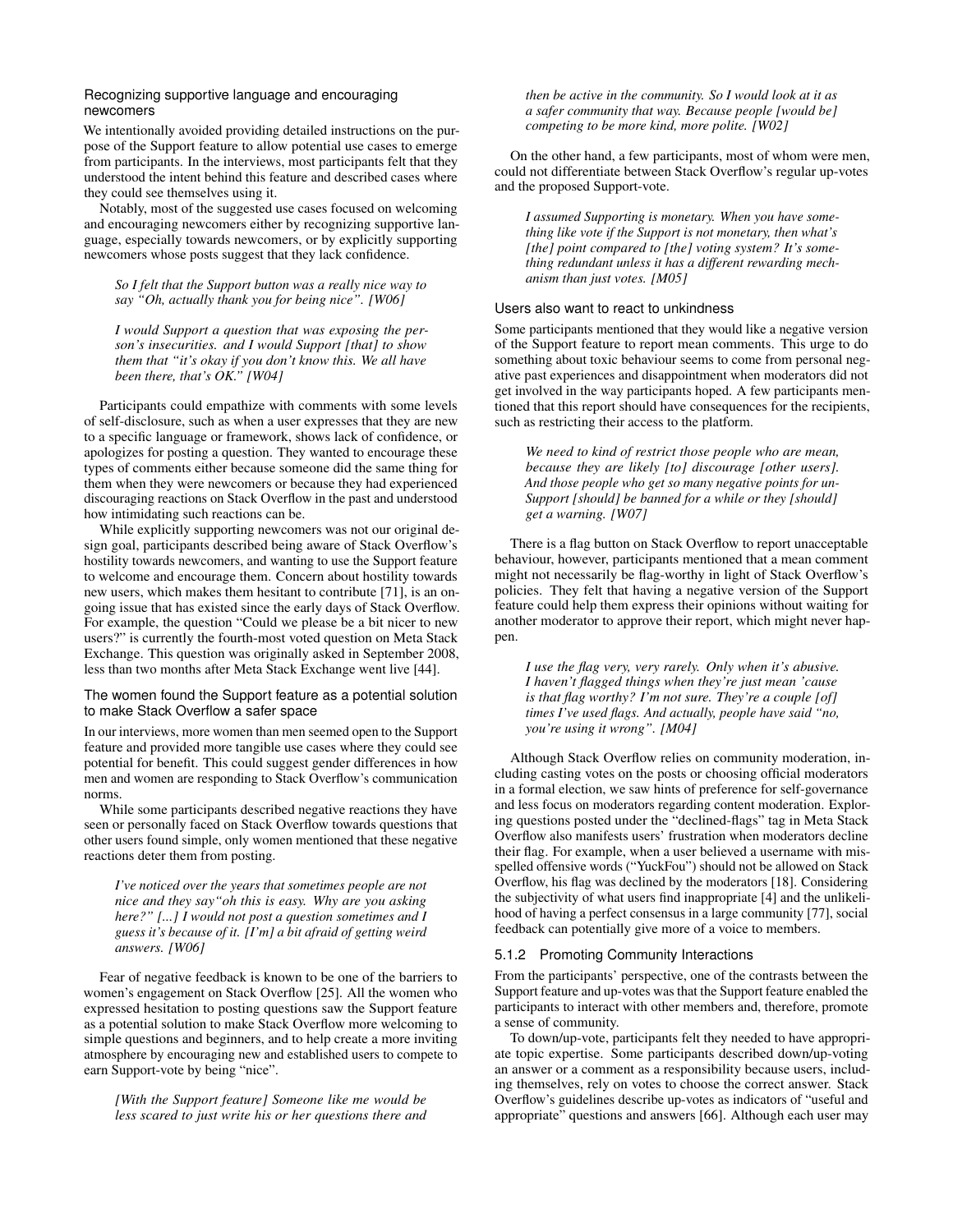have their own interpretation of what is a useful and appropriate post, participants seemed to internalize Stack Overflow policies favoring factual, informational answers. They mentioned that down/up-voting requires evaluating whether an answer is factually correct, which they felt carries a degree of pressure:

*I think with up-vote I have to know that the answer works, the solution that's been provided works. So I feel like with the up-vote button there's such a pressure to be an expert in the field that has been discussed. [W05]*

With the Support-vote, participants saw the opportunity for greater community interaction. Even if they could not fully certify an answer's correctness, they welcomed the opportunity to interact with contributors without the risk of violating Stack Overflow's policies. They felt that this type of community interaction could help make Stack Overflow less impersonal, and humanize the community. Impersonal interactions is one of the main barriers that discourage women from participation on Stack Overflow [\[25\]](#page-8-1). Irrespective of gender, social interactivity promotes knowledge-sharing on Q&A websites [\[81\]](#page-9-18) and has a positive effect on the quality of shared knowledge [\[12\]](#page-7-18).

*I think that the Support feature is more of an emotional describer versus up-vote [which] is strictly [saying] you provided technical information. [W05]*

*On platforms like Stack Overflow. You don't interact very much with people. You're just passing by people's comments and answers and questions. And they are just, anonymous boxes with weird designs. I think this [Support feature] adds a human factor to it. [M06]*

Alternatively, a few participants, most of whom were men, were not sure if social community interactions belong on Stack Overflow.

*Maybe I would comment more [if Stack Overflow implements the Support feature]. And others too. But I don't know if commenting [more] goes well with the purpose of that kind of community. [M01]*

For these participants, the existing interaction norms appear to be working and therefore, they did not see value in a design that seeks to alter these norms.

## 5.1.3 Rewarding Pro-Social Behaviour Without Mixing the Technical Aspect

In our study, we investigated two ways to incorporate Support feedback that mirror the way down/up-votes are currently utilized on the platform. Of the two approaches, most participants liked the idea of awarding reputation points to recipients of Support-votes, however, they wanted the two dimensions of reputation to be separated so that they could distinguish "knowledgeable" from "nice" users. Received up-votes and Support-votes manifest members' warmth (including friendliness and helpfulness) and competence, respectively, which are two universal dimensions of how people characterize others [\[22\]](#page-7-19). Participants felt that a clear indication of knowledgeability is essential to assessing the reliability of a user's answers.

*I think what we're supposed to be using [the] reputation for is to kind of assess how trustworthy this person's answer is. [...] I guess I'd like to be able to tell the difference, is this a person who's technically accurate and knowledgeable and are they nice too? [W03]*

Using Support-votes to influence content emphasis was greeted with much less enthusiasm. Most participants did not want answers ordered based on the summation of the number of up-votes and Support-votes they received. Participants mentioned that they want to see the most accurate answer on the top and they rely on the number of up-votes to choose the answer for their question while exploring Stack Overflow.

*So basically if the Support button has an emotional aspect attached to it and you're adding up this Support and up-votes together, then we might not necessarily be showing the most appropriate or the strongest answer to the question [on top]. [W08]*

While not the dominant opinion, there were a couple of participants who liked the idea of combining Support-votes with up-votes to highlight answers from "nice" users.

*If Support could give more attention to those helpful and kind guys, I would definitely prefer to see them. A combined point, based on Support and up-vote [...] those couple of responses there would more appeal to me. [W09]*

Thus, participants were open to the idea of having this type of pro-social behaviour rewarded by the platform, but most did not want to see it influence how answers are presented.

## **5.2 Quantitative Results**

# 5.2.1 Feature Usage

Table [2](#page-5-0) shows how both men and women interacted with the prototype. The men down-voted posts and up-voted comments significantly more often than the women. This finding agrees with prior work showing men are more engaged in down/up-voting on Stack Overflow [\[82\]](#page-9-10). The remaining differences were not significant, however, this is not surprising given the participants' short exposure to the prototype. Some participants also mentioned that they were simply trying out the Support feature as opposed to expressing their opinions in certain instances. We also tested whether feature usage was different between our two Interface Types (the Points Interface and the Order Interface), but did not find any statistically significant differences.

<span id="page-5-0"></span>Table 2: Participants interaction with the prototype - Median (IQR). Bolded values are statistically significant.

|                    | Women     | Men       | <i>p</i> -value | U    | Z        |
|--------------------|-----------|-----------|-----------------|------|----------|
| Supported answers  | 2.0(3.5)  | 3.0(2.75) | 0.136           | 30.5 | $-1.491$ |
| Supported comments | 2.5(1.5)  | 3.0(2.25) | 1.0             | 50   | 0.000    |
| down-voted posts   | 0.0(0.25) | 1.5(2.25) | 0.049           | 27   | $-1.973$ |
| up-voted posts     | 4.5(4)    | 6.0(6)    | 0.543           | 42   | $-0.608$ |
| up-voted comments  | 0.0(1.25) | 1.0(2.5)  | 0.014           | 19   | $-2.460$ |

## 5.2.2 Questionnaire Responses

As illustrated in Table [3,](#page-6-0) we did not find any statistically significant differences between the men and women in their responses to the post-interaction questionnaire items. On average, women did respond slightly more positively to the Support feature, however, there was also a lot of variability in the data. Part of the variability is likely owing to the fact that we allowed participants to derive their own meaning to the Support feature, which appeared to impact responses. The interviews provided us with the opportunity to probe further into participants' reactions. There was also no statistically significant difference between responses from participants who interacted with the Points Interface, and those who explored the Order Interface.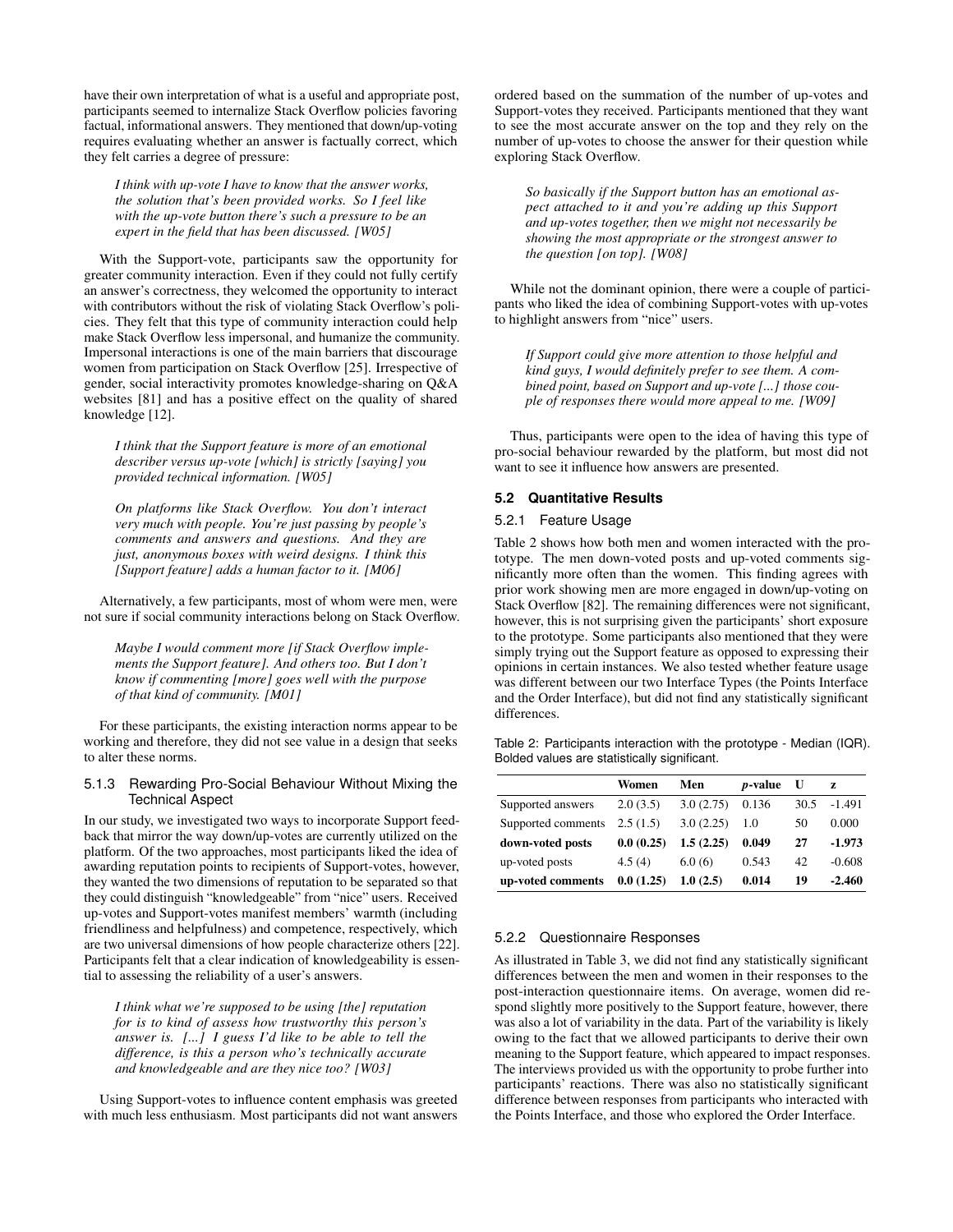<span id="page-6-0"></span>Table 3: Median (IQR) Post-interaction questionnaire items

| Item                                                                             |         | Women  | Men    | <i>p</i> -value | U  |          |
|----------------------------------------------------------------------------------|---------|--------|--------|-----------------|----|----------|
| I would consider using the Support feature if it is available on Stack Overflow. | $1 - 7$ | 6.5(4) | 5.0(3) | 0.534           | 42 | $-0.621$ |
| If Stack Overflow includes the Support feature, I think the members will use it. |         | 5.5(3) | 5.9(3) | 0.535           | 42 | $-0.621$ |
| The Stack Overflow community would benefit from the Support feature.             |         | 6.5(2) | 5.5(2) | 0.328           | 37 | $-0.978$ |

## **6 DISCUSSION**

Our interview study results indicate that participants could see potential applications for social feedback to encourage newcomers and appreciate supportive language. Women, in particular, found it a possible solution to overcome their hesitation to post their questions, where they currently fear negative reactions from peers. Here, in light of prior work, we discuss how integrating social feedback into Q&A platforms might promote diversity. We also describe promising directions for future research.

#### **6.1 Using Social Feedback to Change Social Dynamics to Benefit Women**

Stack Overflow's down/up-vote binary, which is associated with technical usefulness and known to be used by men more than women [\[82\]](#page-9-10), is not expressive enough for highlighting other important values exhibited by a post, including the language, tone or posters' attitudes towards beginners, all of which can be critical for creating a more welcoming atmosphere. Our interviews indicated that social feedback can potentially complement down/up-votes and can be a way to express the values down/up-votes cannot. Women seemed more open to the idea of using social feedback than men, especially since they cannot currently give this feedback according to Stack Overflow's policies [\[55,](#page-8-19) [56\]](#page-8-20). While we have focused our design and study on Stack Overflow, the importance of highlighting values beyond the technical usefulness of shared content likely extends to other online knowledge-sharing communities.

One potential use case for the Support feature highlighted by participants was to show appreciation. While Stack Overflow guidelines explicitly discourage users from saying thank you, women dislike this policy more than men [\[43,](#page-8-18) [55,](#page-8-19) [56\]](#page-8-20). Participants saw the Support feature as a potential workaround for Stack Overflow's restrictive policies. A recent analysis of a random sample from Stack Overflow archival data shows that women users gave praise and expressed gratitude significantly more often than users who are men [\[82\]](#page-9-10). Prior research also suggested that women benefit from expressing their gratitude more than men [\[34\]](#page-8-32).

We learned that in parallel to our research, Stack Overflow conducted a one-month experiment by adding a "thank-you" icon beside each post to enable users to show their gratitude without leaving a comment, in response to the increasing number of "thanks" comments and to reduce moderators' burden [\[57\]](#page-8-33). However, the test of this reaction feature was met with very negative reactions from active members who believed this feature to be a step towards converting Stack Overflow to a social networking site [\[63\]](#page-9-19). Our results, on the other hand, suggest that adding social feedback could be perceived to promote social interactivity and that most of our participants welcomed this idea as a way to create a warmer atmosphere. While participants' desire to please the experimenter might have contributed to some of these positive responses [\[19\]](#page-7-20), the contradiction between our findings and community reaction to the added reaction button also emphasizes the importance of including different members' views instead of focusing on louder voices from established members, who are satisfied with the current dynamics of the community and benefit from the status quo.

Another potential use case of the Support feature mentioned by the participants was giving encouragement to a user who apologizes for asking their question. Since we know that women post apologetic content on Stack Overflow significantly more often than men [\[82\]](#page-9-10), it is possible that using the Support feature as a reaction to a user apologizing for their posted question could help embrace women and encourage them to engage with the community. On the other hand, publicly displaying the number of Support-votes received might act as a "noob alert" on users' profiles, increasing the risk of their posts not being taken seriously. These potential trade-offs warrant further investigation.

Although these two use cases showcase the potential of advancing towards a more welcoming environment for women, we emphasize the nuanced nature of gender research. We looked for gender differences in our findings and also consulted prior gender research to discuss potential benefits of adding social feedback in a contentfocus Q&A platform for women, however, we acknowledge that this way forward might not be suitable for all women and that some might not be interested in social feedback. We are particularly mindful of re-enforcing stereotypes and oversimplifying people [\[76\]](#page-9-20).

Regardless of gender, through the curb-cut phenomenon, other groups of users, like potentially new programmers, other marginalized groups [\[58\]](#page-8-3) and even men overall [\[74\]](#page-9-21), might benefit from adding a social feedback as well. For example, interview participants described how the social feedback can potentially promote community interactions and reward pro-social behaviour. Expressing Support through the added social feedback can also promote a sense of belonging by making the users feel valued and respected [\[50\]](#page-8-34). Stack Overflow is known to have a strong individualistic culture, which discourages participation from people who have more collectivist attitudes [\[48\]](#page-8-17). Our findings suggest an avenue to promote participation beyond just women, but also from users with more collectivist attitudes.

#### **6.2 Incorporating Social Values into Reward Systems**

Stack Overflow relies on gamification to motivate contributions, which is the case with other online knowledge-sharing platforms as well (e.g., Quora and Reddit). Stack Overflow's current reputation system rewards users' activities through up-votes. Ideally, game elements should be hard enough to be interesting and easy enough to be feasible without being frustrating [\[23\]](#page-7-21). Prior work suggests that it is extremely difficult for some Stack Overflow members to compete with experts and gain reputation points which may disengage them from the game, but in contrast, some expert members of Stack Overflow complain about the lack of interesting and challenging questions to answer because the system rewards common, easier questions [\[71\]](#page-9-15). We speculate that game balance is an issue on Stack Overflow where there are not sufficiently challenging tasks for members from different levels of expertise. Having alternative reward systems based on social feedback that focus on other aspects of users' participation, for example their attitude towards new users (e.g., providing answers that are comprehensible by beginners), might encourage a broader range of participants to engage with the platform and create a more welcoming community. Naturally, however, new reward systems will disrupt the current game balance and any direct concrete effects on the platform (such as additional privileges or badges) will need to be carefully investigated through longitudinal studies.

#### **6.3 Limitations and Future Work**

Our work has demonstrated positive initial reactions to adding social feedback on a Q&A; however, our participants had a short exposure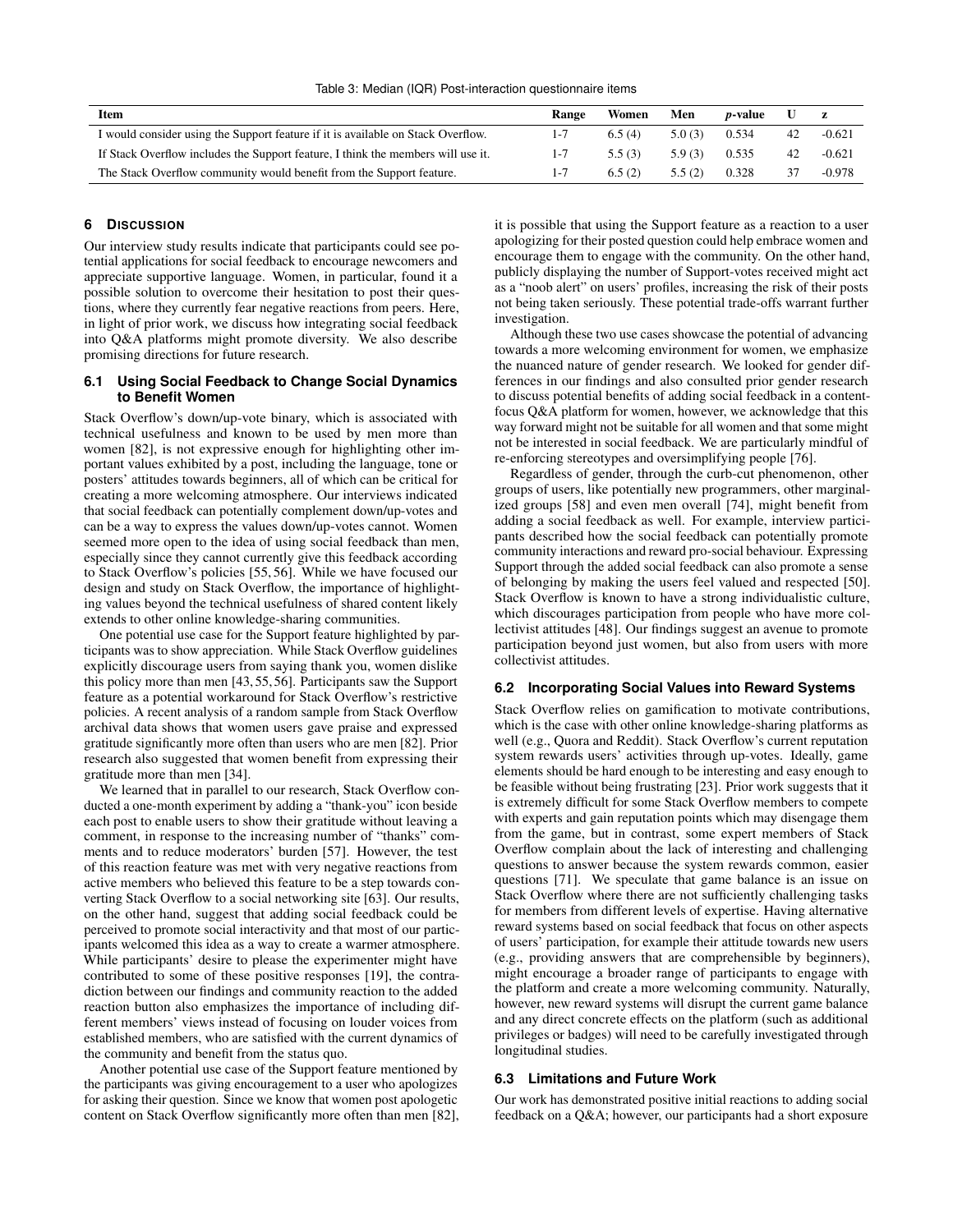to the introduced social feedback feature through interacting with a mock interface rather than experiencing a real live community. Given that our findings suggest viability of the idea, further research is required to explore actual behavioural changes and long-term effects of such a feature. Further long-term studies such as field deployments would be necessary to see if and how users adopt the feature and change their behaviours (including seeing if it would lead to higher participation from women), eventually leading to changes in community norms. In addition, while we suspect that our Support feature is fairly unobtrusive and can easily be adapted to be suitable for other platforms, further research is needed to explore how members from other online communities might perceive its usefulness.

Social interactivity plays an important and positive role in women sharing knowledge online [\[11,](#page-7-22) [20,](#page-7-0) [51,](#page-8-35) [69\]](#page-9-22). Incorporating click-based social feedback is but one unobtrusive approach that could potentially increase the social interactivity of a platform and make it less impersonal. More work is needed to explore different avenues for increased interactivity, such as creating sub-communities and leveraging personal connections [\[25\]](#page-8-1). In shaping these features, it will be important to consider how to balance the needs and perspectives of established and influential community members with those who are experiencing difficulty with the current norms.

Last but not least, we admit incompleteness of our collected data in the sense of missing non-binary users' views. To design genderinclusive features on knowledge-sharing Q&A platforms, further research regarding non-binary users' behaviour on these platforms, and potential obstacles to their participation is required.

# **7 CONCLUSIONS**

In this paper, we investigated how a Support feature on a Q&A site could be used by community members to give social feedback. Our results from interviews with 20 Stack Overflow members suggest that a social feedback feature can potentially play an important role in forming an online community's descriptive norms, by enabling users to show their appreciation, to encourage contributors and to highlighting pro-social behaviour. We also saw that women in particular were more receptive of the social feedback feature, and in light of prior gender research, how it might promote women's engagement with Stack Overflow. Future research can investigate how this and other social feedback mechanisms might influence gender inclusiveness in online communities.

#### **ACKNOWLEDGMENTS**

We want to thank the study participants for contributing their time. We would also thank the Natural Sciences and Engineering Research Council of Canada (NSERC) for funding this research.

#### **REFERENCES**

- <span id="page-7-4"></span>[1] K. Allison and K. Bussey. Communal Quirks and Circlejerks: A Taxonomy of Processes Contributing to Insularity in Online Communities. In *Proceedings of the International AAAI Conference on Web and Social Media*, vol. 14, pp. 12–23, 2020.
- <span id="page-7-12"></span>[2] I. Annamoradnejad, M. Fazli, and J. Habibi. Predicting Subjective Features from Questions on QA Websites using BERT. *Proceeding of the 6th International Conference on Web Research - ICWR'20*, pp. 240–244, 2020. doi: 10.1109/ICWR49608.2020.9122318
- <span id="page-7-5"></span>[3] J. Antin, R. Yee, C. Cheshire, and O. Nov. Gender Differences in Wikipedia Editing. In *Proceedings of the 7th International Symposium on Wikis and Open collaboration*, pp. 11–14, 2011.
- <span id="page-7-14"></span>[4] L. Aroyo, L. Dixon, N. Thain, O. Redfield, and R. Rosen. Crowdsourcing Subjective Tasks: The Case Study of Understanding Toxicity in Online Discussions. In *Companion Proceedings of World Wide Web Conference*, pp. 1100–1105, 2019.
- <span id="page-7-9"></span>[5] N. A. Beres, J. Frommel, E. Reid, R. L. Mandryk, and M. Klarkowski. Don't You Know That You're Toxic: Normalization of Toxicity in

Online Gaming. In *Proceedings of the ACM Conference on Human Factors in Computing Systems - CHI'21*, pp. 1–15, 2021.

- <span id="page-7-10"></span>[6] T. Bhasin, A. Murray, and M. A. Storey. Student Experiences with GitHub and Stack Overflow: An Exploratory Study. *Proceedings of the IEEE/ACM 13th International Workshop on Cooperative and Human Aspects of Software Engineering - CHASE'21*, pp. 81–90, 2021. doi: 10.1109/CHASE52884.2021.00017
- <span id="page-7-3"></span>[7] S. Brooke. "Condescending, Rude, Assholes": Framing Gender and Hostility on Stack Overflow. In *Proceedings of the 3rd Workshop on Abusive Language Online*, pp. 172–180, 2019. doi: 10.18653/v1/w19 -3519
- <span id="page-7-7"></span>[8] S. J. Brooke. Trouble in Programmer's Paradise: Gender-Biases in Sharing and Recognising Technical Knowledge on Stack Overflow. *Information Communication and Society*, 0(0):1–22, 2021. doi: 10. 1080/1369118X.2021.1962943
- <span id="page-7-11"></span>[9] F. Calefato, F. Lanubile, and N. Novielli. How to Ask for Technical Help? Evidence-based Guidelines for Writing Questions on Stack Overflow. *Information and Software Technology*, 94:186–207, 2018. doi: 10.1016/j.infsof.2017.10.009
- <span id="page-7-1"></span>[10] Statistics canada - 2016 census. [https://www12.statcan.](https://www12.statcan.gc.ca/census-recensement/2016/dp-pd/dt-td/Rp-eng.cfm?APATH=3&DETAIL=0&DIM=0&FL=A&FREE=0&GC=0&GID=0&GK=0&GRP=1&LANG=E&PID=111838&PRID=10&PTYPE=109445&S=0&SHOWALL=0&SUB=0&THEME=123&Temporal=2016&VID=0&VNAMEE=&VNAMEF=) [gc.ca/census-recensement/2016/dp-pd/dt-td/Rp](https://www12.statcan.gc.ca/census-recensement/2016/dp-pd/dt-td/Rp-eng.cfm?APATH=3&DETAIL=0&DIM=0&FL=A&FREE=0&GC=0&GID=0&GK=0&GRP=1&LANG=E&PID=111838&PRID=10&PTYPE=109445&S=0&SHOWALL=0&SUB=0&THEME=123&Temporal=2016&VID=0&VNAMEE=&VNAMEF=)[eng.cfm?APATH=3&DETAIL=0&DIM=0&FL=A&FREE=0&GC=0&](https://www12.statcan.gc.ca/census-recensement/2016/dp-pd/dt-td/Rp-eng.cfm?APATH=3&DETAIL=0&DIM=0&FL=A&FREE=0&GC=0&GID=0&GK=0&GRP=1&LANG=E&PID=111838&PRID=10&PTYPE=109445&S=0&SHOWALL=0&SUB=0&THEME=123&Temporal=2016&VID=0&VNAMEE=&VNAMEF=) [GID=0&GK=0&GRP=1&LANG=E&PID=111838&PRID=10&PTYPE=](https://www12.statcan.gc.ca/census-recensement/2016/dp-pd/dt-td/Rp-eng.cfm?APATH=3&DETAIL=0&DIM=0&FL=A&FREE=0&GC=0&GID=0&GK=0&GRP=1&LANG=E&PID=111838&PRID=10&PTYPE=109445&S=0&SHOWALL=0&SUB=0&THEME=123&Temporal=2016&VID=0&VNAMEE=&VNAMEF=) [109445&S=0&SHOWALL=0&SUB=0&THEME=123&Temporal=2016&](https://www12.statcan.gc.ca/census-recensement/2016/dp-pd/dt-td/Rp-eng.cfm?APATH=3&DETAIL=0&DIM=0&FL=A&FREE=0&GC=0&GID=0&GK=0&GRP=1&LANG=E&PID=111838&PRID=10&PTYPE=109445&S=0&SHOWALL=0&SUB=0&THEME=123&Temporal=2016&VID=0&VNAMEE=&VNAMEF=) [VID=0&VNAMEE=&VNAMEF=](https://www12.statcan.gc.ca/census-recensement/2016/dp-pd/dt-td/Rp-eng.cfm?APATH=3&DETAIL=0&DIM=0&FL=A&FREE=0&GC=0&GID=0&GK=0&GRP=1&LANG=E&PID=111838&PRID=10&PTYPE=109445&S=0&SHOWALL=0&SUB=0&THEME=123&Temporal=2016&VID=0&VNAMEE=&VNAMEF=). Accessed: 2021-12-13.
- <span id="page-7-22"></span>[11] S. Chai, S. Das, and H. R. Rao. Factors Affecting Bloggers' Knowledge Sharing: An Investigation Across Gender. *Journal of Management Information Systems*, 28(3):309–342, 2011.
- <span id="page-7-18"></span>[12] H. H. Chang and S. S. Chuang. Social Capital and Individual Motivations on Knowledge Sharing: Participant Involvement as a Moderator. *Information and Management*, 48(1):9–18, 2011. doi: 10.1016/j.im. 2010.11.001
- <span id="page-7-13"></span>[13] J. Cheriyan, B. T. R. Savarimuthu, and S. Cranefield. Norm Violation in Online Communities: A Study of Stack Overflow Comments. *arXiv preprint arXiv:2109.05152*, pp. 20–34, 2021.
- <span id="page-7-16"></span>[14] V. Clarke and V. Braun. Quality in Reflexive TA Research. [https:](https://www.thematicanalysis.net/faqs/) [//www.thematicanalysis.net/faqs/](https://www.thematicanalysis.net/faqs/), 2017.
- <span id="page-7-2"></span>[15] B. Collier and J. Bear. Conflict, Confidence, or Criticism: An Empirical Examination of the Gender Gap in Wikipedia. In *Proceedings of the ACM Conference on Computer Supported Cooperative Work - CSCW'12*, pp. 383–392. Seattle, 2012.
- <span id="page-7-15"></span>[16] G. H. Cuadraz and L. Uttal. Intersectionality and In-depth Interviews: Methodological Strategies for Analyzing Race, Class, and Gender. *Race, Gender, & Class*, pp. 156–186, 1999.
- <span id="page-7-6"></span>[17] M. Das, B. Hecht, and D. Gergle. The Gendered Geography of Contributions to OpenStreetMap: Complexities in Self-Focus Bias. In *Proceedings of the ACM Conference on Human Factors in Computing Systems - CHI'19*, pp. 1–14, 2019. doi: 10.1145/3290605.3300793
- <span id="page-7-17"></span>[18] Should Disguised Insulting Words in a Username Be Allowed? [https:](https://meta.stackoverflow.com/questions/376774/should-disguised-insulting-words-in-a-username-be-allowed) [//meta.stackoverflow.com/questions/376774/should](https://meta.stackoverflow.com/questions/376774/should-disguised-insulting-words-in-a-username-be-allowed)[disguised-insulting-words-in-a-username-be-allowed](https://meta.stackoverflow.com/questions/376774/should-disguised-insulting-words-in-a-username-be-allowed). Accessed: 2021-12-13.
- <span id="page-7-20"></span>[19] N. Dell, V. Vaidyanathan, I. Medhi, E. Cutrell, and W. Thies. "yours is Better!" Participant Response Bias in HCI. In *Proceedings of Conference on Human Factors in Computing Systems - CHI'12*, pp. 1321– 1330, 2012. doi: 10.1145/2207676.2208589
- <span id="page-7-0"></span>[20] P. M. J. Dubois, M. Maftouni, P. K. Chilana, J. McGrenere, and A. Bunt. Gender Differences in Graphic Design Q&As: How Community and Site Characteristics Contribute to Gender Gaps in Answering Questions. In *Proceedings of the ACM on Human-Computer Interaction - CSCW2*, vol. 4, pp. 1–26, 2020.
- <span id="page-7-8"></span>[21] P. Fichman and M. R. Sanfilippo. The Bad Boys and Girls of Cyberspace: How Gender and Context Impact Perception of and Reaction to Trolling. *Social Science Computer Review*, 33(2):163–180, 2015. doi: 10.1177/0894439314533169
- <span id="page-7-19"></span>[22] S. T. Fiske, A. J. Cuddy, and P. Glick. Universal Dimensions of Social Cognition: Warmth and Competence. *Trends in Cognitive Sciences*, 11(2):77–83, 2007. doi: 10.1016/j.tics.2006.11.005
- <span id="page-7-21"></span>[23] D. Folmar. *Game It Up!: Using Gamification to Incentivize Your Library*, vol. 7. Rowman & Littlefield, 2015.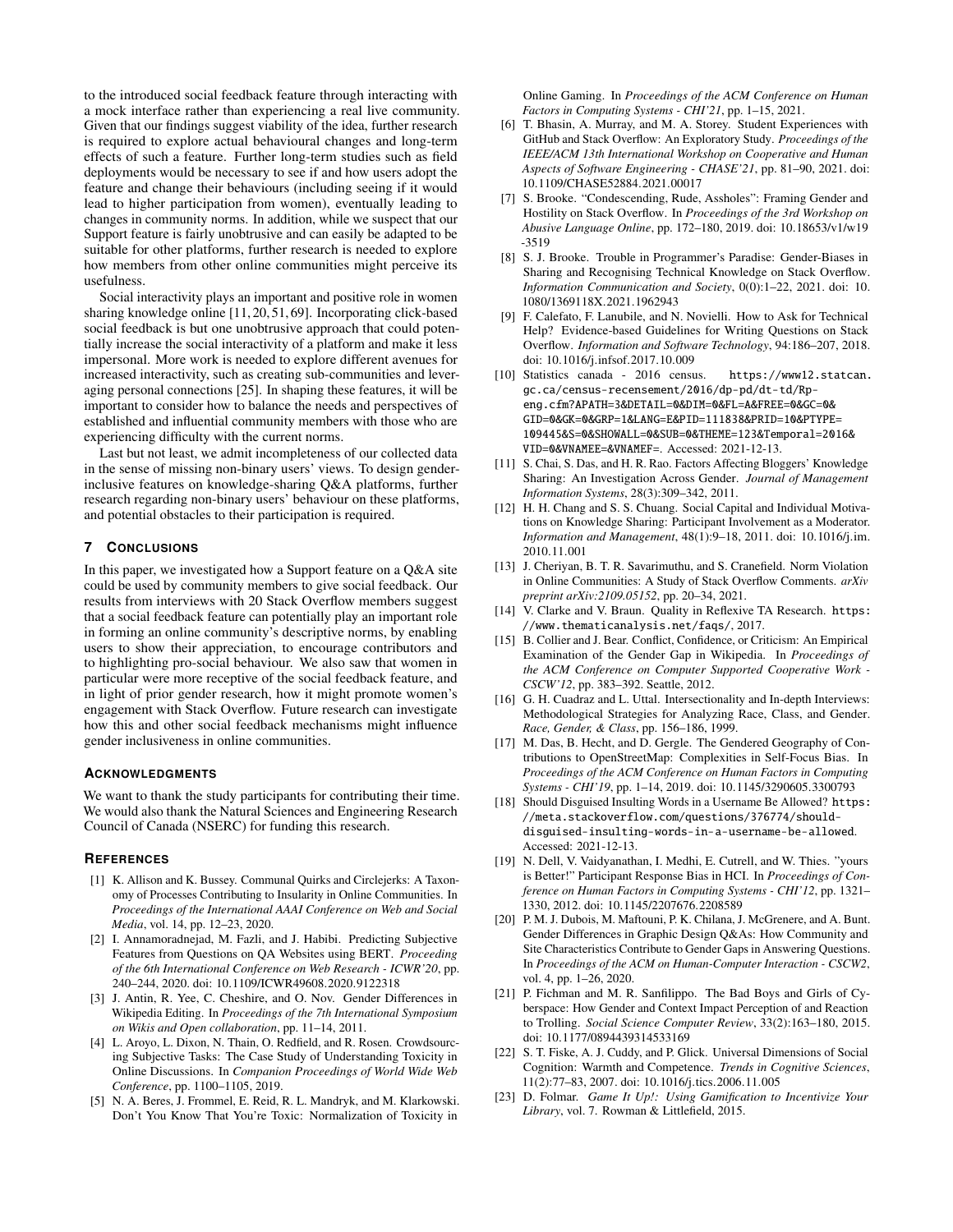- <span id="page-8-12"></span>[24] D. Ford, A. Harkins, and C. Parnin. Someone Like Me: How Does Peer Parity Influence Participation of Women on Stack Overflow? In *Proceedings of IEEE Symposium on Visual Languages and Human-Centric Computing - VL/HCC'17*, pp. 239–243, 2017. doi: 10.1109/ VLHCC.2017.8103473
- <span id="page-8-1"></span>[25] D. Ford, J. Smith, P. J. Guo, and C. Parnin. Paradise Unplugged: Identifying Barriers for Female Participation on Stack Overflow. In *Proceedings of the ACM SIGSOFT Symposium on the Foundations of Software Engineering*, pp. 846–857, 2016. doi: 10.1145/2950290. 2950331
- <span id="page-8-15"></span>[26] G. Gardelli and I. Weber. Why Do You Ask This? Using Toolbar Data to Identify Common Patterns of Q&A Users. In *Proceedings of the 21st International Conference on World Wide Web*, pp. 815–822, 2012.
- <span id="page-8-2"></span>[27] 2021 Developer Survey - Developer Profile. [https://insights.](https://insights.stackoverflow.com/survey/2021#gender) [stackoverflow.com/survey/2021#gender](https://insights.stackoverflow.com/survey/2021#gender). Accessed: 2021-12- 13.
- <span id="page-8-24"></span>[28] C. Guo and K. Caine. Anonymity, User Engagement, Quality, and Trolling on Q&A Sites. In *Proceedings of the ACM on Human-Computer Interaction - CSCW1*, vol. 5, pp. 1–27, 2021.
- <span id="page-8-8"></span>[29] E. Hargittai and A. Shaw. Mind the Skills Gap: the Role of Internet know-How and Gender in Differentiated Contributions to Wikipedia. *Information, Communication & Society*, 0(0):1–19, 2015. doi: 10. 1080/1369118X.2014.957711
- <span id="page-8-16"></span>[30] S. C. Herring. Gender and Power in On-Line Communication. *The Handbook of Language and Gender*, pp. 202–228, 2003.
- <span id="page-8-21"></span>[31] C. Hong, Z. F. Chen, and C. Li. Computers in Human Behavior "Liking" and being "liked": How Are Personality Traits and Demographics Associated with Giving and Receiving "Likes" on Facebook? *Computers in Human Behavior*, 68:292–299, 2017.
- <span id="page-8-28"></span>[32] N. Imtiaz, J. Middleton, P. Girouard, and E. Murphy-Hill. Sentiment and Politeness Analysis Tools on Developer Discussions Are Unreliable, but so Are People. In *IEEE/ACM 3rd International Workshop on Emotion Awareness in Software Engineering - SEmotion*, pp. 55–61. IEEE, 2018.
- <span id="page-8-27"></span>[33] S. Jhaver, I. Birman, E. Gilbert, and A. M. Y. Bruckman. Human-Machine Collaboration for Content Regulation: The Case of Reddit Automoderator. *ACM Transactions on Computer-Human Interaction (TOCHI)*, 26(5), 2019.
- <span id="page-8-32"></span>[34] T. B. Kashdan, A. Mishra, W. E. Breen, and J. J. Froh. Gender Differences in Gratitude: Examining Appraisals, Narratives, the Willingness to Express Emotions, and Changes in Psychological Needs. *Journal of Personality*, 77(3):691–730, 2009. doi: 10.1111/j.1467-6494.2009. 00562.x
- <span id="page-8-4"></span>[35] S. Kiesler, R. Kraut, P. Resnick, and A. Kittur. Regulating Behavior in Online Communities. *Building Successful Online Communities: Evidence-Based Social Design*, pp. 125–178, 2012.
- <span id="page-8-30"></span>[36] Y. Kou and X. Gui. The Rise and Fall of Moral Labor in an Online Game Community. In *Companion of the 2017 ACM Conference on Computer Supported Cooperative Work and Social Computing - CSCW'17*, pp. 223–226. Portland,, 2017.
- <span id="page-8-31"></span>[37] Y. Kou, M. Johansson, and H. Verhagen. Prosocial Behavior in an Online Game Community: An Ethnographic Study. In *Proceedings of the 12th International Conference on the Foundations of Digital Games*, pp. 1–6, 2017. doi: 10.1145/3102071.3102078
- <span id="page-8-9"></span>[38] O. Kucuktunc, B. B. Cambazoglu, I. Weber, and H. Ferhatosmanoglu. A Large-Scale sentiment Analysis for Yahoo! Answers. In *Proceedings of the 5th ACM International Conference on Web Search and Data Mining*, pp. 633–642, 2012.
- <span id="page-8-25"></span>[39] H. Kwak, J. Blackburn, and S. Han. Exploring Cyberbullying and Other Toxic Behavior in Team Competition Online Games. In *Proceedings of the Conference on Human Factors in Computing Systems - CHI'15*, pp. 3739–3748, 2015.
- <span id="page-8-6"></span>[40] A. May, J. Wachs, and A. Hannák. Gender Differences in Participation and Reward on Stack Overflow. *Empirical Software Engineering*, 24(4):1997–2019, 2019. doi: 10.1007/s10664-019-09685-x
- <span id="page-8-10"></span>[41] A. Menking and I. Erickson. The Heart Work of Wikipedia: Gendered, Emotional Labor in the World's Largest Online Encyclopedia. In *Proceedings of the ACM Conference on Human Factors in Computing Systems - CHI'15*, vol. 2015-April, pp. 207–210, 2015. doi: 10.1145/ 2702123.2702514
- <span id="page-8-11"></span>[42] A. Menking, I. Erickson, and W. Pratt. How Women Wikipedians Negotiate and Navigate Safety. In *Proceedings of the ACM Conference on Human Factors in Computing Systems - CHI'19*, pp. 1–15, 2019. doi: 10.1145/3290605.3300702
- <span id="page-8-18"></span>[43] What Is With "Thanks" in the Developers' Perspectives by Gender Section of the Survey Results? [https://meta.stackoverflow.](https://meta.stackoverflow.com/questions/382705/what-is-with-thanks-in-the-developers-perspectives-by-gender-section-of-the-s) [com/questions/382705/what-is-with-thanks-in-the](https://meta.stackoverflow.com/questions/382705/what-is-with-thanks-in-the-developers-perspectives-by-gender-section-of-the-s)[developers-perspectives-by-gender-section-of-the-s](https://meta.stackoverflow.com/questions/382705/what-is-with-thanks-in-the-developers-perspectives-by-gender-section-of-the-s). Accessed: 2021-12-13.
- <span id="page-8-26"></span>[44] Could We Please Be a Bit Nicer to New Users? [https:](https://meta.stackexchange.com/questions/9953/could-we-please-be-a-bit-nicer-to-new-users) [//meta.stackexchange.com/questions/9953/could-we](https://meta.stackexchange.com/questions/9953/could-we-please-be-a-bit-nicer-to-new-users)[please-be-a-bit-nicer-to-new-users](https://meta.stackexchange.com/questions/9953/could-we-please-be-a-bit-nicer-to-new-users). Accessed: 2021-12- 13.
- <span id="page-8-5"></span>[45] J. Y. Moon and L. S. Sproull. The Role of Feedback in Managing the Internet-Based Volunteer Work Force. *Information Systems Research*, 19(4):494–515, 2008. doi: 10.1287/isre.1080.0208
- <span id="page-8-13"></span>[46] S. Morgan. How Are Programming Questions from Women Received on Stack Overflow? A Case Study of Peer Parity. In *Proceedings Companion of ACM SIGPLAN International Conference on Systems, Programming, Languages, and Applications: Software for Humanity - SPLASH'17*, pp. 39–41, 2017. doi: 10.1145/3135932.3135952
- <span id="page-8-29"></span>[47] N. Novielli, F. Calefato, and F. Lanubile. The Challenges of Sentiment Detection in the Social Programmer Ecosystem. In *Proceedings of the 7th International Workshop on Social Software Engineering - SSE'15*, pp. 33–40, 2015. doi: 10.1145/2804381.2804387
- <span id="page-8-17"></span>[48] N. Oliveira, M. Muller, N. Andrade, and K. Reinecke. The Exchange in StackExchange: Divergences between Stack Overflow and its Culturally Diverse Participants. In *Proceedings of the ACM on Human-Computer Interaction - CSCW*, vol. 2, pp. 1–22, 2018. doi: 10.1145/ 3274399
- <span id="page-8-7"></span>[49] J. Reagle and L. Rhue. Gender Bias in Wikipedia and Britannica. *International Journal of Communication*, 5:21, 2011.
- <span id="page-8-34"></span>[50] K. M. Rogers and B. E. Ashforth. Respect in Organizations: Feeling Valued as "We" and "Me". *Journal of Management*, 43(5):1578–1608, 2017. doi: 10.1177/0149206314557159
- <span id="page-8-35"></span>[51] A. P. Rovai. Building Sense of Community at a Distance. *International Review of Research in Open and Distributed Learning*, 3(1):1–16, 2002.
- <span id="page-8-23"></span>[52] M. Sanfilippo, S. Yang, and P. Fichman. Trolling Here, There, and Everywhere: Perceptions of Trolling Behaviors in Context. *Journal of the Association for Information Science and Technology*, 68(10):2313– 2327, 2017.
- <span id="page-8-22"></span>[53] C. Shao and K. H. Kwon. Clicks Intended: An Integrated Model for Nuanced Social Feedback System Uses on Facebook. *Telematics and Informatics*, 39(November 2018):11–24, 2019. doi: 10.1016/j.tele. 2018.12.003
- <span id="page-8-0"></span>[54] L. Singer, F. F. Filho, B. Cleary, C. Treude, M.-a. Storey, and K. Schneider. Mutual Assessment in the Social Programmer Ecosystem: An Empirical Investigation of Developer Profile Aggregators. In *Proceedings of the ACM Conference on Computer Supported Cooperative Work - CSCW'13*, pp. 103–116, 2013.
- <span id="page-8-19"></span>[55] Developer Survey Results 2019 - Developers' Perspectives by Gender. [https://insights.stackoverflow.com/survey/2019#](https://insights.stackoverflow.com/survey/2019#community-_-developers-perspectives-by-gender) [community-\\_-developers-perspectives-by-gender](https://insights.stackoverflow.com/survey/2019#community-_-developers-perspectives-by-gender). Accessed: 2021-12-13.
- <span id="page-8-20"></span>[56] 2020 Developer Survey - Developers' Perspectives by Gender. [https://insights.stackoverflow.com/survey/2020#](https://insights.stackoverflow.com/survey/2020#community-developers-perspectives-by-gender) [community-developers-perspectives-by-gender](https://insights.stackoverflow.com/survey/2020#community-developers-perspectives-by-gender). Accessed: 2021-12-13.
- <span id="page-8-33"></span>[57] Saying Thanks: Testing a New Reactions Feature. [https:](https://stackoverflow.blog/2020/06/17/saying-thanks-testing-a-new-reactions-feature/) [//stackoverflow.blog/2020/06/17/saying-thanks](https://stackoverflow.blog/2020/06/17/saying-thanks-testing-a-new-reactions-feature/)[testing-a-new-reactions-feature/](https://stackoverflow.blog/2020/06/17/saying-thanks-testing-a-new-reactions-feature/). Accessed: 2021-12- 13.
- <span id="page-8-3"></span>[58] Stack Overflow Isn't Very Welcoming. It's Time for That to Change. [https://stackoverflow.blog/2018/04/26/stack-overflow](https://stackoverflow.blog/2018/04/26/stack-overflow-isnt-very-welcoming-its-time-for-that-to-change)[isnt-very-welcoming-its-time-for-that-to-change](https://stackoverflow.blog/2018/04/26/stack-overflow-isnt-very-welcoming-its-time-for-that-to-change). Accessed: 2021-12-13.
- <span id="page-8-14"></span>[59] What Does It Mean if a Question Is "Closed"? [https://](https://stackoverflow.com/help/closed-questions) [stackoverflow.com/help/closed-questions](https://stackoverflow.com/help/closed-questions). Accessed: 2021- 12-13.